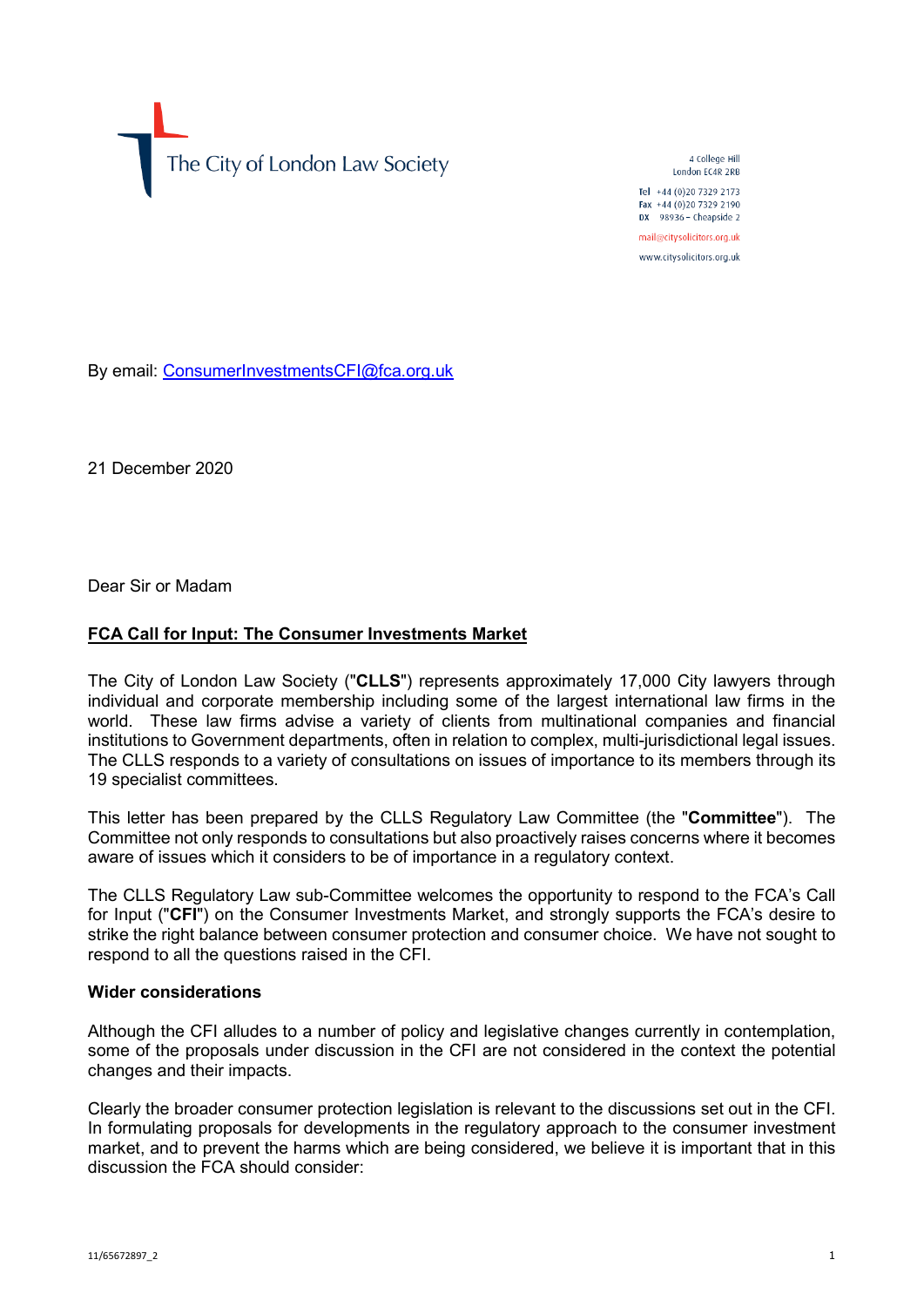- I. the role of existing consumer protection legislation, and how well it is working;
- II. the FCA's own role in particular contexts, including for example as a regulator under the Consumer Rights Act 2015 and a qualifying body under the Unfair Terms in Consumer Contracts Regulations 1999 (as amended) ("**UTCCRs**"); and
- III. whether or not reform is needed in those areas.

This will be key to the debate. The FCA might also take look at the role of the Government's Money Advice Service and how effective it is in reaching consumers

The FCA's proposals regarding a duty of care, on which we understand the FCA intends to consult in Q1/2021, must also be considered in the context of this discussion, as should the common law duty of care.

In similar vein, a number of the CFI's questions relate to the regulatory requirements relating to investment disclosure rules (eg PRIIPS KIIDS, KFDs etc) and financial promotions. As the CFI acknowledges, Government is consulting on the legislative framework underpinning the regulation of financial promotions, and it would be good for this debate to engage with and be considered in the light of those wider policy considerations, so that the impact of proposals that the FCA may develop can be calibrated to wider legislative changes under consideration.

It is also critical to consider all possible impacts of changes to the perimeter or the range of products available to UK customers (e.g. such as CFD product restrictions), as it is not inconceivable that these might lead UK customers to seek less regulated and/or overseas providers of financial services and products.

Finally, as noted in our response to the consultation on the FCA's vulnerability guidance, whilst we are strongly supportive of the need to treat vulnerable customers appropriately, the approach of requiring firms to consider the majority of the customer population as vulnerable (since this includes the potentially vulnerable) also has implications for firms who wish to innovate and offer investment products (particularly any product or service which requires even a rudimentary suitability assessment); the risk of financial exclusion also needs to be considered in the balance.

#### **Unregulated activities**

The CFI discusses the challenges in seeking to provide a panoply of protection for consumers engaging in regulated and unregulated sectors (crypto-asset tokens are referenced) where 'investments' might pose similar risks.<sup>[1](#page-1-0)</sup> The CFI acknowledges the FCA's limited role in supervising activity outside the perimeter, and, at paragraph 4.17, the inherent difficulties it faces in policing such activities. A full and clearer discussion of those limitations would be helpful, to inform the policy discussion around the unregulated sector and future developments, and also to provide more certainty to firms.

We note that the FCA's Principles for Businesses and the Conduct Rules respectively extend to (i) conduct by regulated firms with respect to the carrying on of unregulated activities, and the activity of other members of the group of which the regulated firm is a member, and (ii) the conduct of persons subject to the Conduct Rules in relation to their performance of functions relating to the carrying on of activities (whether or not regulated activities) by their employer. It is crucial to the issues under discussion here for firms and their Conduct Rules staff to have clarity about regulatory expectations and potential liabilities in this context. This is all the more critical since the FCA wishes to foster innovation in services in the Consumer Investments Market.

<span id="page-1-0"></span> $\mathbf{1}$ In this regard we note the comments in our [response](https://www.citysolicitors.org.uk/storage/2019/10/CLLS-Reg-Law-Comm-Final-response-to-FCA-CP-on-prohibiting-sale-to-retail-clients-of-investment-products-that-reference-cryptoasse.pdf) to FCA CP19/22 – Consultation Paper on prohibiting the sale to retail clients of investment products that reference cryptoassets, regarding the definition of the breadth of the proposed definition of unregulated transferable cryptoassets.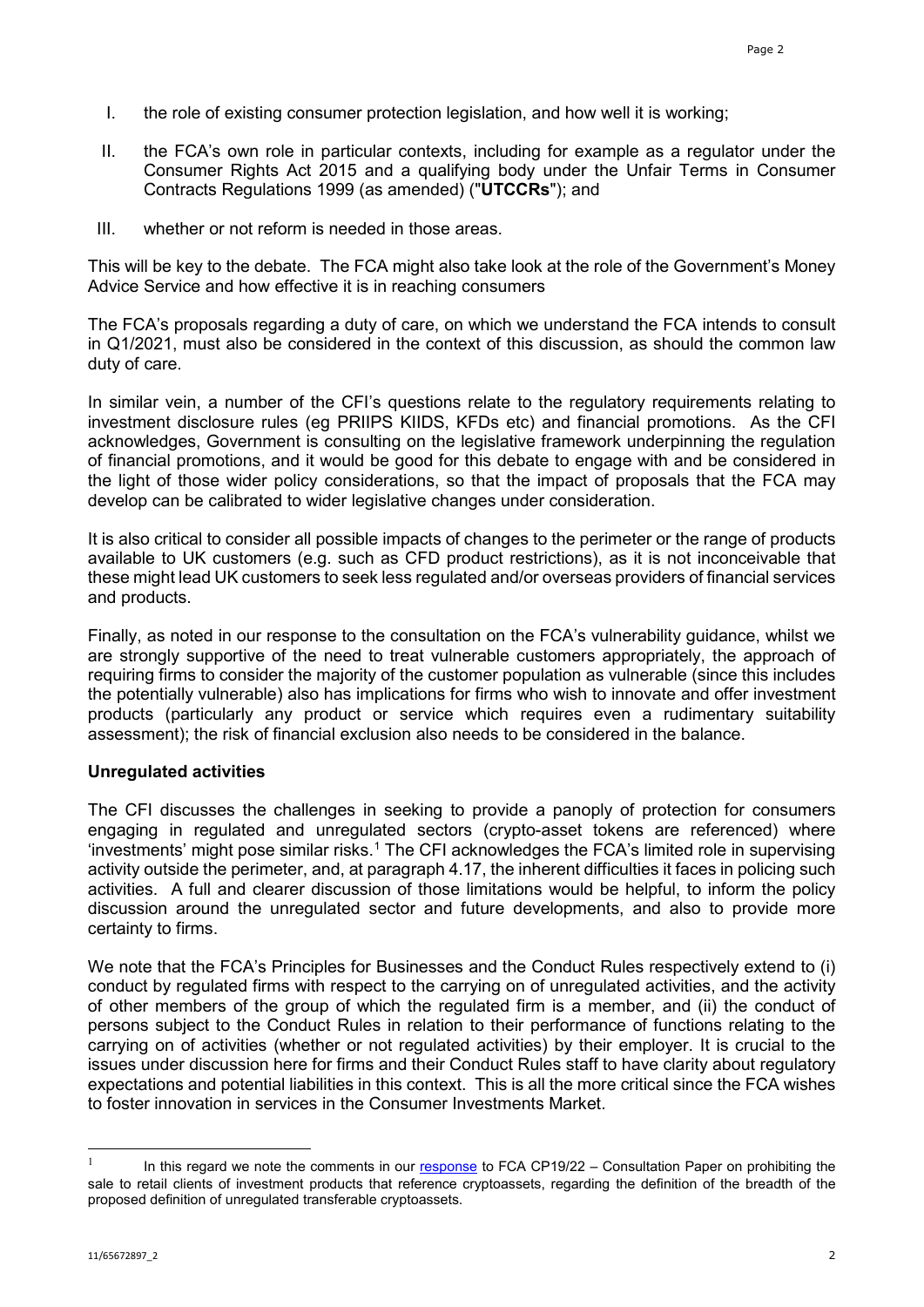Fundamentally, however, regulation of 'unregulated activities' through principles-based measures can only impact the regulated community, and will not deal with the conduct of unauthorised firms, whether in the UK or overseas. Accordingly, for some issues, legislation may prove the more effective solution. This is of course a matter for Government, but given its commitment for the UK to make its own decisions about the rules governing its world-leading financial sector, this is the opportune time to consider whether the regulatory perimeter is still fit for purpose in light of fastmoving developments in technological capability.

### **The role of 'just in time' consumer education**

Many of the questions in the CFI relate to improving consumer understanding of investments' market, the importance of diversifying investments etc. it seems to us that there is a role for the Government's Money Advice Service here, potentially working together with the FCA, to make available general advice and uncontroversial but useful information for consumers in short video format on issues such as:

- how generally debt should be paid down and a rainy-day cash fund collected before investments are made;
- the role of tax wrappers and pensions as investment vehicles; and
- a basic asset allocation strategy for a portfolio.

This might also assist firms in wrestling with the concept of 'just in time' education.

The CFI suggests that firms should incorporate *"the basics of what effective learning looks like from psychology*"; and appears in many ways to be seeking to place the onus for consumer education on regulated firms. Nonetheless, the FCA acknowledges that its own research suggests that methods that firms might adopt to help consumers navigate complexity would need to be nuanced to reflect the fact that consumer behaviour is not identical.

It is therefore important to have a very clear understanding of what the FCA has in mind here, and how the provision of such 'just in time education' would be characterised in regulatory terms.

It is unclear whether what the FCA envisages in terms of 'just in time' education is limited to the kind of clear information referred to in paragraph 3.18 of the CFI which is designed to help investors make a decision and understand what to do if something goes wrong, or extends to more generic information about tax consequences or diversification, or indeed a form of simplified advice.

The nature of what is envisaged will affect the regulatory characterisation of such 'just in time education' and the risks this may pose for firms wishing to help consumers navigate complexity. The potential legal responsibility of firms for such education, and the extent to which a firm would be required to take accountability for undisclosed customer vulnerability (for example mental capacity) will be a critical consideration for firms in seeking to develop solutions.

We also note in passing that by making public – in a consumer centric form - learnings about root causes from remediation and redress schemes, could be an effective educational tool for consumers, as well as for firms who would consider these in light of their own processes.

## **Simplified Advice**

The application of the suitability rules, professional standards requirements, and the role of the FOS have proved to be regulatory obstacles impacting the potential for Simplified Advice processes to be commercially viable.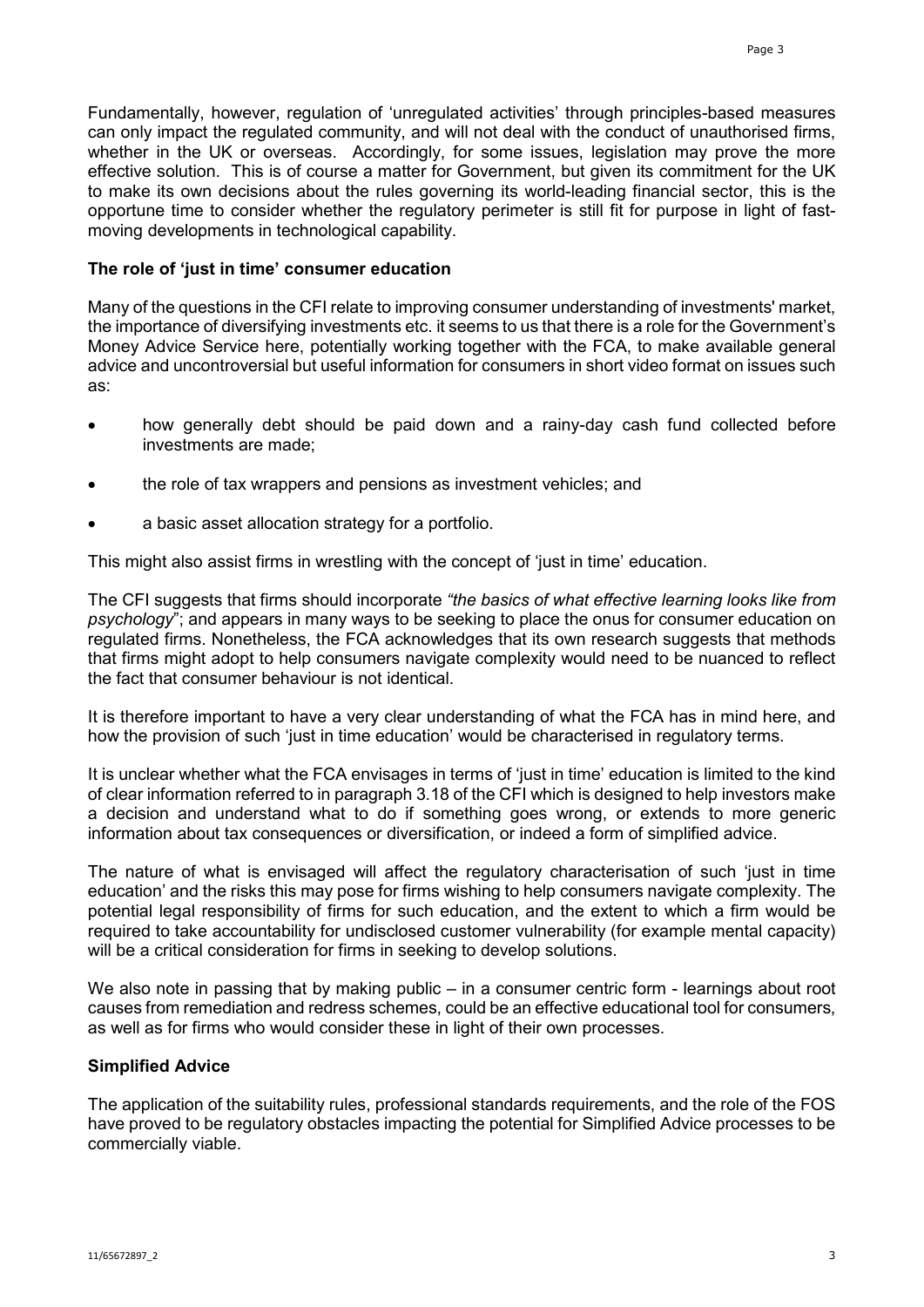The FCA has confirmed that firms providing Simplified Advice would only reduce their potential liability by ensuring that they deliver suitable advice. The FCA's guidance states that:

"*Although streamlined advice services may be designed to deal with more limited client needs and may not, therefore, involve an analysis of all the client's circumstances, any personal recommendation which is given to a client through a streamlined advice service must nevertheless be suitable (as is also the case where a firm provides 'full-scope' advice to a client). Offering a streamlined advice service, with a narrower scope, does not allow a firm to lower the level of protection due to clients.*"

The nature of a Simplified Advice process is such there will inevitably be some customers who receive recommendations that are suitable on the basis of the limited form of advice that it offers but which would not be suitable in the context of a full financial planning advisory service. Acceptance that this outcome should not - of itself - amount to a breach of the suitability rules is required. Although the FCA's guidance implicitly recognises this, its clear expectation is that there would need to be exit points to ensure an unsuitable recommendation is not given.

The guidance is helpful in stating that a firm is entitled to rely on the information provided by its clients. However it goes on to note the firm may not do so if the firm ought to be aware that the data is incomplete, and that firms should use relevant existing information on the client to cross-check the reliability of the information obtained from the client, and will often need to take into account information about existing investments. This requirement lends a significant degree of complexity to any Simplified Advice process, and plainly impacts its potential commercial viability.

Understanding how the FOS will examine questions of suitability in the context of customer complaints is clearly also crucial to any firm that seeks to develop a Simplified Advice process, and has proved a barrier – particularly for firms wishing to use automated systems (which could then face potential systemic mis-selling risks). In addition, of course, the FOS's concept of "fairness" is not grounded in precedent, and the unpredictability and uncertainty surrounding potential FOS responses makes it difficult for firms to assess the commercial viability of processes designed to develop retail investment offerings. Whilst the FOS guidance on Simplified Advice formerly on the FOS website was helpful,<sup>[2](#page-3-0)</sup> there may be more room for the FCA and the FOS to work together with industry, using the digital sandbox, to develop a more common view of how the suitability regime applies to Simplified Advice processes in practice.

## **Higher capital requirements as a mitigant**

In paragraph 3.15, the CFI canvasses the possibility of applying higher capital requirements to cover potential liabilities from higher risk activities. The parameters for the application of such higher requirements would plainly need to be clear.

Operational risk capital requirements catering for such risks are well established for incumbent banks and payment services firms. We agree that all authorised firms should be required to have adequate resources (whether operational risk capital, professional liability insurance or other equivalent guarantee), to deal with customer damages that result in financial losses. Such resources should (at least) be related to the number of customers, the volume of operations and the type of services providers.

However, this will not necessarily resolve with the issue later raised at paragraph 6.6 of the CFI, namely that the time lapse between the giving of advice and customers realising this was not suitable

<span id="page-3-0"></span> $\frac{1}{2}$  "But in any complaints we might receive, we would judge the advice in the specific context in which it was given. So we would not expect a "full fact-finding" exercise. But we would look at the questions asked and the options open to the particular consumer concerned. … Where the "simplified advice" involves an automated process, we would look – as part of our consideration of any complaint – at whether there was a good record of the information the consumer gave and the choices they made.'"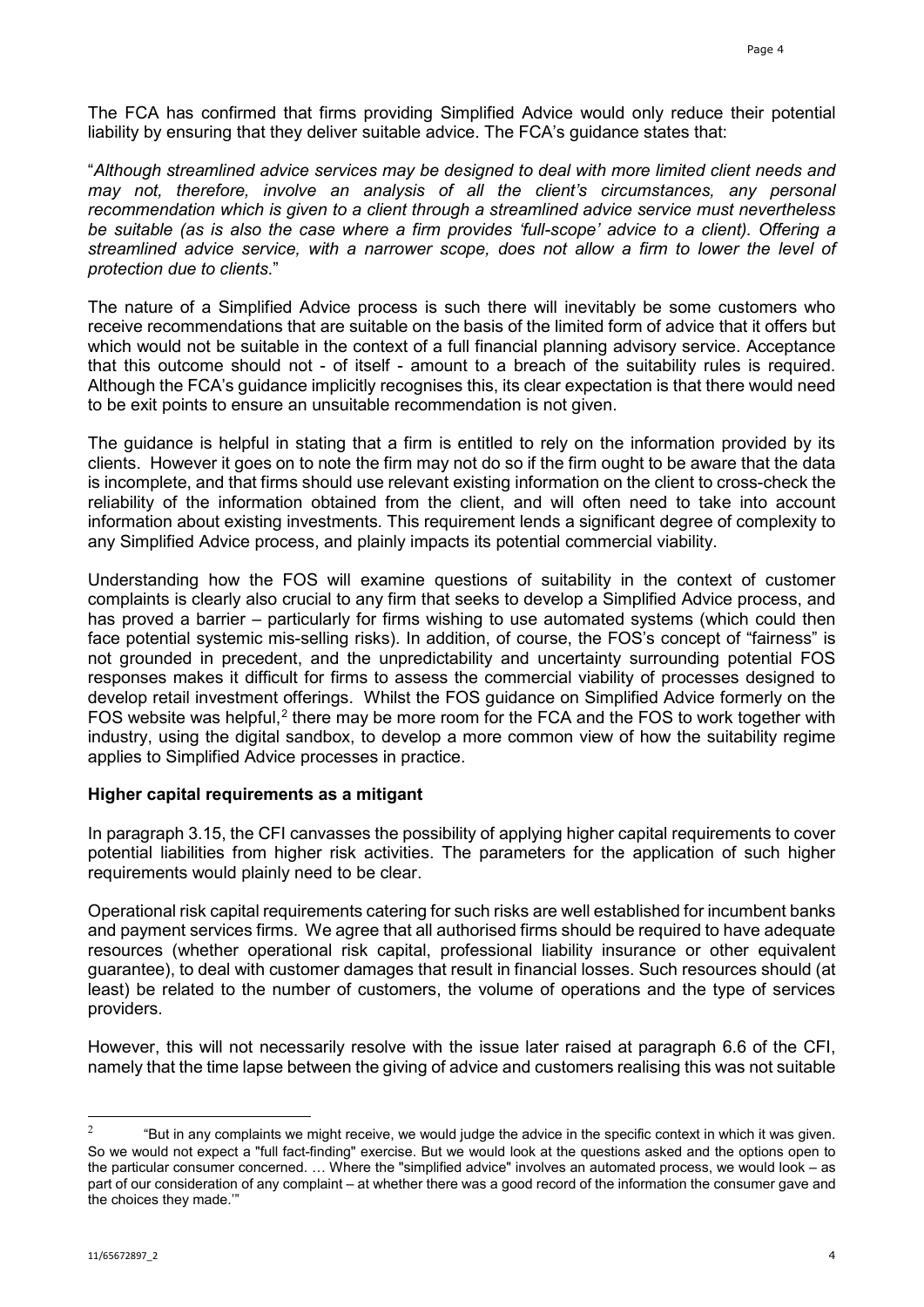can be significant, and that the firm and its capital may no longer still be in the market by the time consumers realise they have a problem.

We note that the FCA has extensive powers under Part XXIV of FSMA to participate in proceedings for company and individual voluntary arrangements and to heard at the hearing of applications for administration orders and in receivership and winding-up proceedings (as well as the power to present its own petition). These would appear to give the FCA a mechanism for inquiring into the potential liabilities of an authorised firm for consumers before it and its capital leave the market.

### **The current high net worth and self-certified sophisticated investor exemptions**

The CFI notes in paragraph 4.17 that the FCA has seen evidence of firms' abuse of the exemptions with people being 'coached' through them inappropriately. If this is the case, then it is important to recognise that the mischief is not in the exemptions themselves, but rather in their misuse.

We accept that the financial thresholds in the high-net worth exemption are lower than was initially intended given the effect of inflation over the last 20 years, and that they should be reviewed in that light, whilst also recognising that

(a) net assets of £250k (after removing house, pension and insurance) remains a substantial sum; and

(b) it appears that between 2% and 4% of the population have an income of £100k pa, even if that sum has been deflated over the past 20 years.

It is important to note that the exemptions for investors who are correctly and appropriately categorised as self-certified sophisticated and high-net worth investors have assumed greater importance over recent years, particularly given the increasing restrictions on the promotion of investments such as unregulated CIS; non-Mainstream Pooled Investments; and Speculative Illiquid Securities. We acknowledge that many investments popular with wealthier or more sophisticated investors (e.g. REITS, VCT, EIS and SEIS) will generally fall outside the scope of those restrictions.

Nonetheless, it is important to ensure that changes to these exemptions do not unduly limit investment choice for investors. Otherwise, there is a risk that such investors could be tempted by offerings from firms who do not seek to comply with UK law and regulation, or from firms which operate outside the UK. There may therefore be a case for considering whether the range of investments covered by article 48 and 50A might usefully be broadened as well as the appropriateness of the thresholds.

## **Tackling scams**

The CFI refers to the development of Online Harms legislation in paragraph 7.5. As we understand it, that proposed legislation would provide a regulatory framework that would cover companies that allow users to share or search for information written by users, or allow users to talk or communicate with each other online.

The FCA suggests that there would be a strong case to include fraud within its ambit. It would be helpful whether the FCA envisages that this would assist it in taking action persuading the online provider hosting advertisements which are inappropriate but fall short of being fraudulent.

Plainly it would be helpful if the legislation could provide a mechanism which enabled the FCA, whether directly or through the authority designated as regulator for online harms (potentially Ofcom), to engage more promptly and effectively with online companies, or their regulator, in order to ensure that the companies meet their duty of care by stopping illegal information and activity, or sending information asked for by the regulator.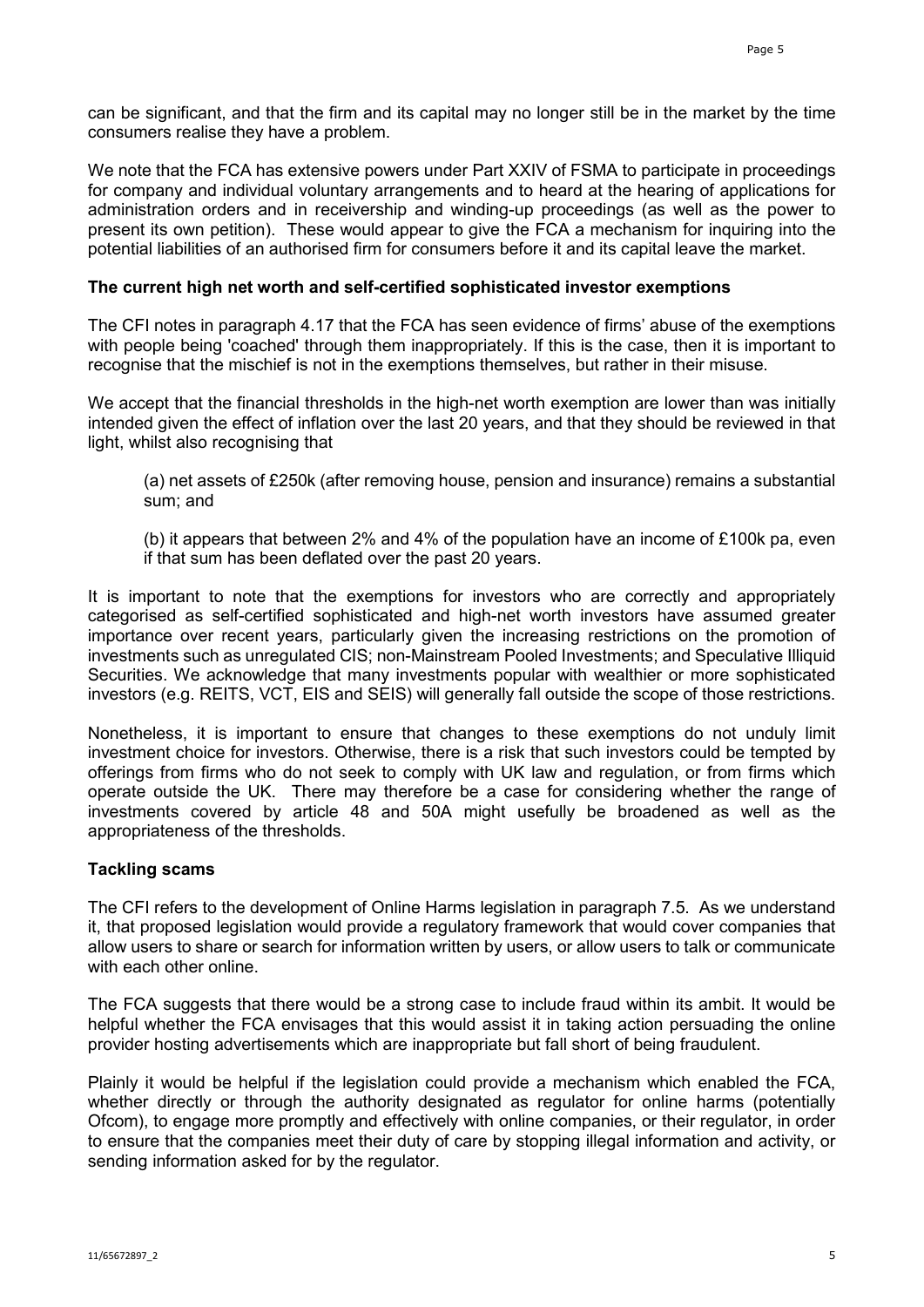If you would find it helpful to discuss any of these comments then we would be happy to do so. Please contact Karen Anderson by telephone on +44 (0) 20 7466 2404 or by email at [Karen.Anderson@hsf.com](mailto:Karen.Anderson@hsf.com) in the first instance.

Yours faithfully

Kanisfedra

**Karen Anderson** *Chair, CLLS Regulatory Law Committee*

© CITY OF LONDON LAW SOCIETY 2020 All rights reserved. This paper has been prepared as part of a consultation process. Its contents should not be taken as legal advice in relation to a particular situation or transaction.